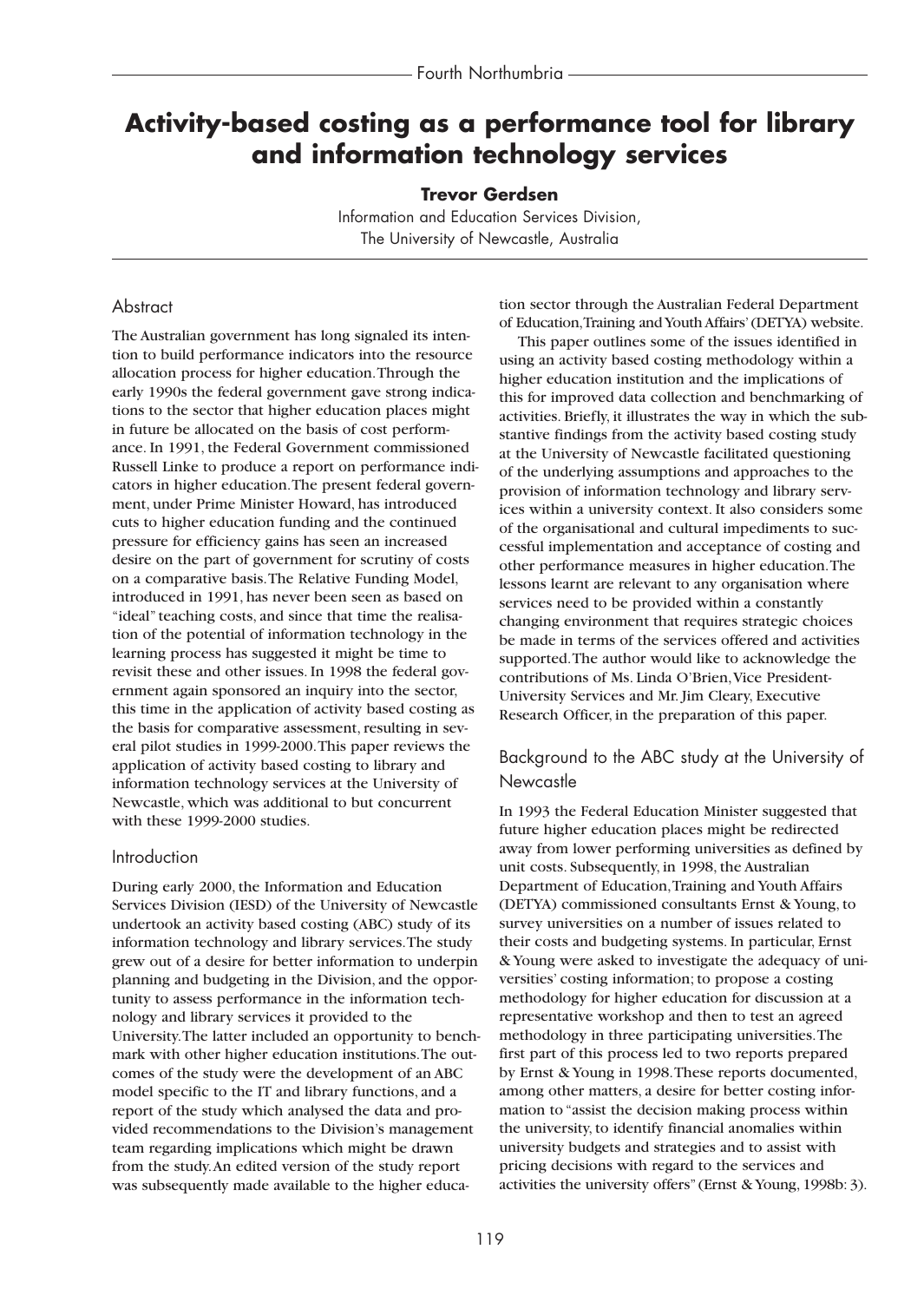Ernst & Young proposed an activity based costing and management methodology which was trialed in 1999 at three universities; Charles Sturt University in regional New South Wales, Murdoch University in Perth,Western Australia and RMIT University in Melbourne,Victoria.The priority areas where DETYA was interested in looking at costing data were courses, units of study, student types and research grants.The three individual universities' cost studies focused on human resource management, facilities management and faculty costs.A final report, *A Study to Develop a Costing Methodology for the Australian Higher Education Sector. Final Report* (Ernst & Young May 2000) has been released.

Concurrent with the DETYA trial studies in 1999, the Information and Education Services Division at the University of Newcastle saw an opportunity to improve its own management processes while at the same time contributing to the momentum of strategic cost management within Universities.The Division initiated an activity based costing and management pilot project in February 2000, based upon the DETYA pilot study methodology already identified, with a focus on information technology and library activities.A particular emphasis of the Newcastle study was on using ABC as a tool for better linking the Division's plans with budgets and improving decision-making processes within the Division.The study was also seen as enabling more accurate determination of funding levels required for particular services through identifying reliable methods for tracking the costs of activities, and to contribute to continuous improvement through benchmarking with other higher education institutions.

The Information and Education Services Division was formed in 1998, following a merger of the University's Information Technology Division, the University Libraries and the academic development, educational technology and media units. Prior to the 2000 ABC study, the Division had established planning and budgeting processes which sought to link operational plans and budgets within the Division with the University's strategic goals. Many of the services of the Division are provided to faculties on the basis of service level agreements, under a charge-back or fee-forservice arrangement in some cases, and accurate costing data and systems are integral to the sustainability of such services. Performance related data and feedback is derived from a variety of sources, both direct and indirect, with the major source being the annual Composite Student Questionnaire (CSQ) which provides comprehensive feedback on performance within a standardised framework.

The ABC study provided an opportunity to test many of the assumptions underlying the costing basis of the service level agreements and other charge-back services, as well as providing the Division with better information in general on the costs of its individual

activities. Importantly, the study also provided information on the factors which might cause costs to change, or what the effect on costs of particular strategies or decisions might be. In areas such as information and communications technology or the provision of information resources, the constant demand for investment in new technology and the implications of this for ongoing client support and maintenance services introduce significant budgetary and planning consequences for management.Activity based costing can inform management of some of these consequences.

## The historical context of budgeting and reporting in higher education

Budgeting and financial reporting within higher education has undergone a significant shift in recent decades.The historical emphasis upon management accounting within universities and other public sector organisations more generally, was one exclusively focused on financial reporting systems that tracked funds and expenditures against annual budgets. In many institutions this has now moved to a more proactive cost management model. Cost management, as Ernst & Young noted in their 1998 inquiry, is now increasingly seen as a strategic tool that provides information and feedback which helps to set goals and track progress towards their attainment in an environment of intensifying competition. Cost management has become more integrated with planning and management, and the redesign of cost systems to facilitate decision making and corporate strategic analysis and planning is a central tenet of this approach. In the corporate world, but increasingly within the public sector as well, new approaches to management accounting have emerged reflecting this new perspective.Activitybased costing and activity-based management are examples of these.

One of the problems confronting the higher education sector is that the financial and accounting systems in use have traditionally been concerned with meeting external reporting and audit requirements.These are important and essential, but they have provided minimal internal flexibility and information beyond just being "…an extension of the institution's general ledger" (Ernst & Young, 2000:7).The problem for managers in this context is that the internal accounting framework reinforces a particular approach to planning and budgeting, one that is not necessarily responsive to changing service demands or strategic initiatives. Equally, systems which meet financial reporting standards are not necessarily an indicator of effectiveness or relative performance in terms of educational or other outcomes.

In an earlier activity based costing study, undertaken by Ernst & Young at the University of Technology Sydney (UTS) using 1990 data, it was clearly identified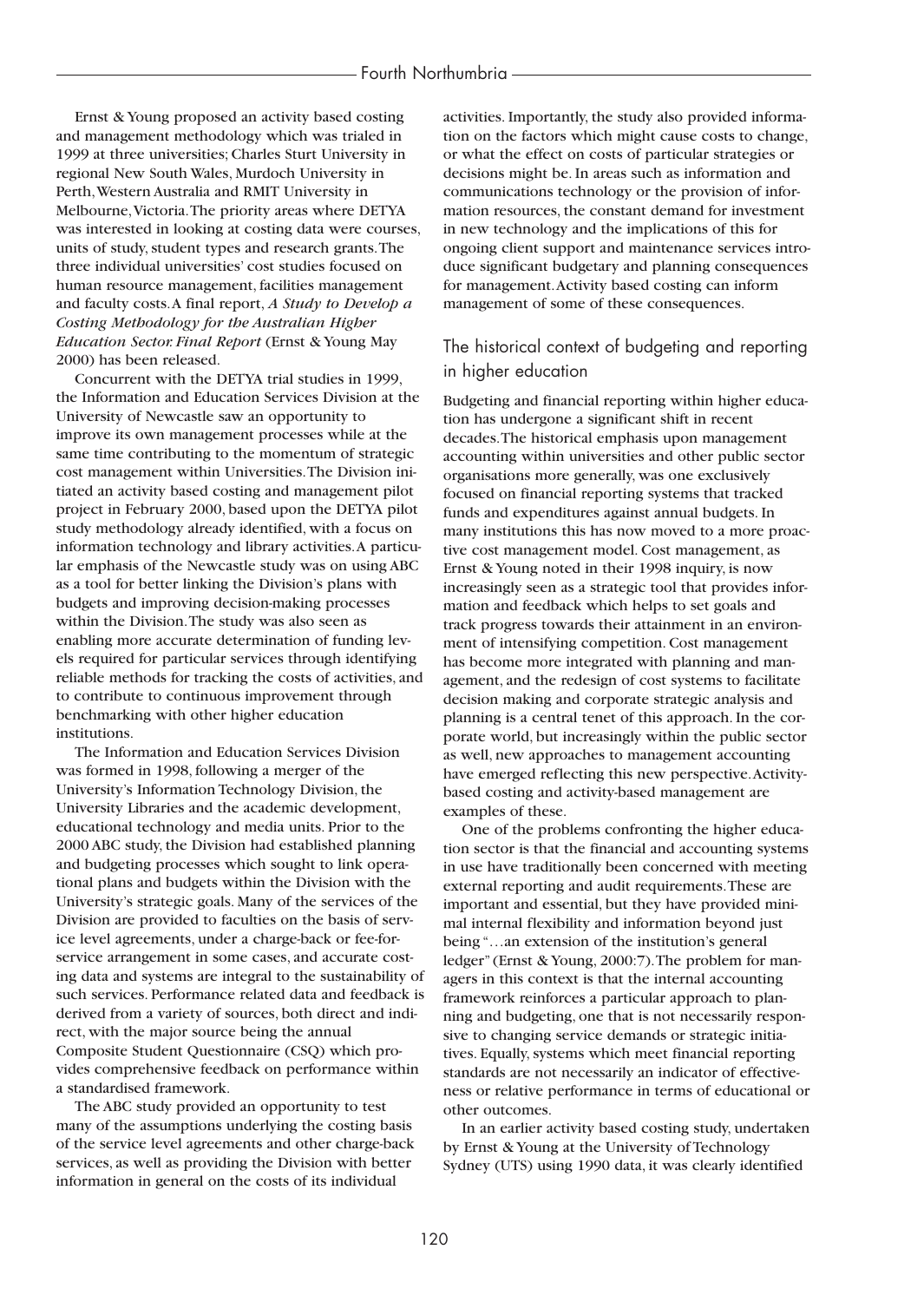that the higher level data or existing benchmarks across the sector, such as Equivalent Full-Time Student Units (EFTSU) or student workload, were not a reliable reflection of the level of expenditure required to support a diverse student population (Doyle, 1994:42).Ten years on, however, these measures remain, by and large, the basis upon which university funding is allocated by the Federal Government. In most cases, they also form the basis upon which those funds are subsequently distributed internally across academic teaching departments and various support functions.There remains an increasing demand for institutional accountability in terms of university costs and performance, a point noted by Kober et al in a 1996 survey of the application of activity based costing to human resource management in Western Australian universities (1996:3).

Other Australian universities have initiated activity based costing studies at the whole of institution level, or more discretely in particular functional areas.The University of Wollongong is currently attempting a whole-of-university approach to activity based costing, as is Monash University in Melbourne.The Library of the University of Queensland has also used ABC for several years to analyse its services.At present, there has not been a great deal of information promulgated from these institutions about their use of ABC, no doubt due to these studies being still in-progress.As a consequence, there is little performance-related or benchmarking information shared among institutions as an outcome of these investigations.

The decade of the 1990's saw reduced government funding for higher education in many western countries, including Australia. In Australia, the decade was also characterised by continued pressure for efficiency gains and an increased desire on the part of government for scrutiny of the costs of higher education on a comparative basis. In 1993, the then Federal Education Minister suggested that future higher education places might be redirected away from lower performing universities as defined by unit costs.At an aggregate level, definition of comparative costs on the basis of courses, units of study, student types and research grants, is possible on the basis of existing data.This could presumably, and does in many instances, provide the data to underpin a distribution of higher education funds along these lines. However this does not provide institutions with relevant information which would inform them of what might be causing the differences in these comparative costs and nor does it adequately support strategic planning or decision making at the institutional level.The ABC studies carried out under the DETYA project in 1999 and 2000 provide a methodology which might inform different approaches to funding, but importantly, they also provide institutions with a substantial tool for planning, managing and benchmarking their services based upon that funding.

## Some issues within the sector

Universities are probably not alone in being conservative and possessing a strong, historically-embedded culture. Ernst & Young, in their 1998 survey of higher education institutions, identified a number of factors which might impact upon a successful implementation of activity based costing (or any improved costing methodology for that matter). However, they noted that "the most prominent and persistent challenge" in implementing an improved costing methodology within the sector was "dealing with and overcoming cultural resistance" (Ernst & Young 1998b, p. 4).An earlier study by Doyle (1994) also highlights the deepseated difficulties in achieving sector-wide benchmarks when he cautions:"comparisons of costs, both between different activities within the one university, and between similar activities carried out by different universities, need to be treated with caution" (1994:51).

The Ernst & Young survey of universities in 1998 revealed that many staff considered that a costing methodology would not be accepted within the university. [*42% considered that a costing methodology would not be accepted within the university; and 29% felt that it would be accepted, with the remainder undecided in the matter.*] This high level of uncertainty and (in some instances) dismissal of, costing methodologies could be due to "the apprehension of cultural change that may need to occur during its implementation" (Ernst & Young, 1998b: 31). Universities remain highly individualistic and reluctant to share data and information, other than that which they are forced or obliged to for funding or reporting purposes. Examples of this are DETYA statistics or highly aggregated data of little value for effective benchmarking or comparison purposes or to inform continuous improvement.

Again, the 1998 Ernst & Young survey gave an indication of possible reasons underlying the reluctance of university staff to be involved in activity based costing and management methodologies. In some instances the comments provide an indication for the general dismissal among university staff of costing methodologies and benchmarking activities within the sector, but also of perceptions of a "uniqueness" prevalent in many institutions, which underpins either reticence or rejection of such methodologies. Questions raised by individual academics during the 1998 survey reveal a high level of concern for the potential for external interference resulting from the use of a costing methodology and for a loss of independence or diversion from their core activity.The following perceptions serve to illustrate the point: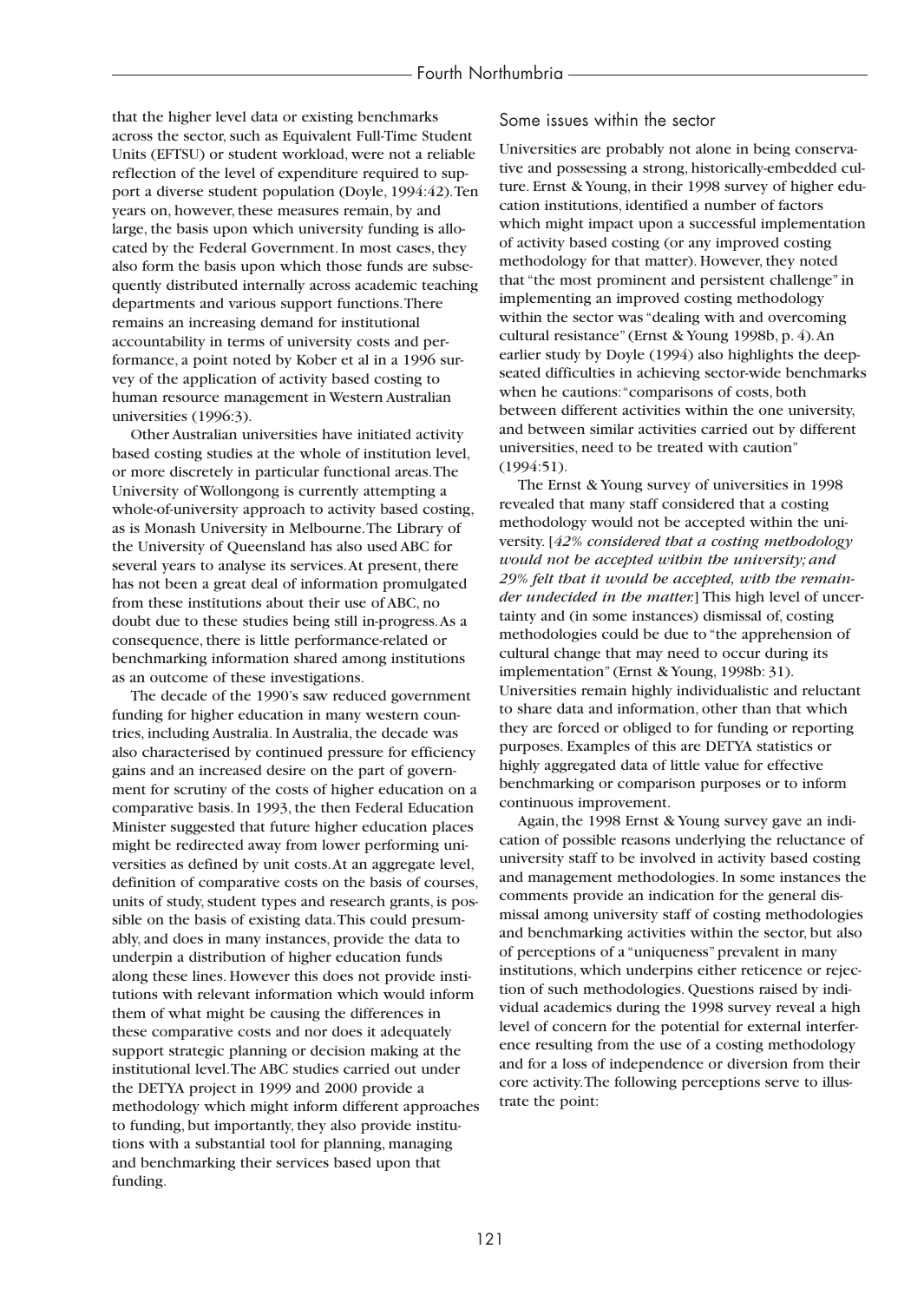*Our university is unique and we will always need to be recognised as having special needs.*

*We want to benchmark but don't want other organisations reviewing the basic data or comparing individual university performance without taking into account unique differences and strategies (Ernst & Young, 1998b: 50-51)*

The question of how data might subsequently be used is important, but so too is public accountability and transparency in use of public funds.The final reports of the DETYA study reinforce this perception, with all performance-related data removed from the documents. [*Newcastle's report, similarly, does not contain the activity-specific data either at the raw stage nor as it was generated through the reports using the ABC model.This level of detail is confined to the internal report.*] This may be wholly justified given the purpose of the studies being to develop and trial the methodology rather than a focus on the veracity of the underlying data and benchmarks. However, overcoming this inertia of attitude is a major challenge for the sector in its approach to and uptake of activity based costing and other performance management measures.

Commenting on a survey of UK higher education institutions and their use of activity based costing systems through the decade of the 1990's, Cropper and Cook noted that:

…no institution rejected ABC on the basis that it was technically flawed or that it could not be used as an effective decision aid within a university environment.The difficulties identified tended to be cultural rather than technical. (Cropper & Cook, 2000:65)

Reporting on a survey of universities in New Zealand, Fowler and Yahanpath noted that reasons for the non-adoption of ABC were attributed to internal institutional weaknesses rather than drawbacks of ABC itself (2000:28).A common difficulty noted in the New Zealand survey was in reaching agreement over cost drivers and collection of data, and that there were many activities for which no clear link between inputs and outputs could be identified. Further to this, and in particular, Fowler and Yahanpath identified that "higher level activities such as management and research and other multi-dimensional tasks are difficult, if not impossible, to measure" (2000:29-30). Debate will no doubt remain about whether or not these activities are impossible to measure, but it is clear, nonetheless, that they are difficult.

The UK and New Zealand experiences demonstrate that there is still much cultural resistance to costing methodologies and particular forms of performance measurement, and some suspicion of their usefulness

or applicability in that context.These experiences are repeated in the Australian context.

Universities encourage individuality and questioning among their academic staff, and not without purpose. The pursuit of scholarly enquiry and research are in large measure the basis of our university system. But to a university, an approach such as ABC "lays bare the activities performed and resources consumed by individual academics, administrators and departments", and it "renders transparent that which had been previously opaque" (Kober, et al, 1996:26). Kober also notes that there is often a general level of mistrust among academic staff for managerialist initiatives promoted by the "centre" – the centre being university administration or anything non-academic. Gaining support for the introduction of an ABC system, Kober notes, requires a shift from these professional secular interests towards an institutional ethos – a "corporate" culture. In this, the collective interests and goals of the university community are seen to be advanced by openness and less defensive postures towards resource allocation decisions (Litchfield, 1959:504 and Dufty, 1980:27, in Kober et al, 1996:26).

The ideal, and the objective in promoting ABC within the higher education sector is that comparative information about the costs of activities will aid universities in identifying opportunities for cost improvement.Additionally, comparisons of generic support services across different universities may enable the identification of more efficient ways of delivering services (Ellis-Newman et al, 1996:76) through performance benchmarking.

#### Informing planning and decision making

Jenny Ellis-Newman, reporting on an ABC study at two Western Australian university libraries in 1996, commented on a situation with which many in the public sector might be familiar and perhaps more broadly, many in the private sector as well.This is the tendency for operational units to develop in-house accounting systems to track expenditures (and income) in a more useful way (to them) and provide them with more useful information than that which can be extracted from the general ledger.This is what had occurred in the two university libraries which were the basis of the study.This is no mere bean-counting or quibbling over funds, but rather an attempt to improve the effectiveness of management's decision making in allocating and consuming resources relative to the organisation's needs, and to have access to information which supports this objective.The effectiveness of this depends upon the quality of the accounting information received (Ellis-Newman et al, 1996:77). Obviously in the case of the two university libraries, one may assume the accounting information available at the time was not delivering the utility they sought.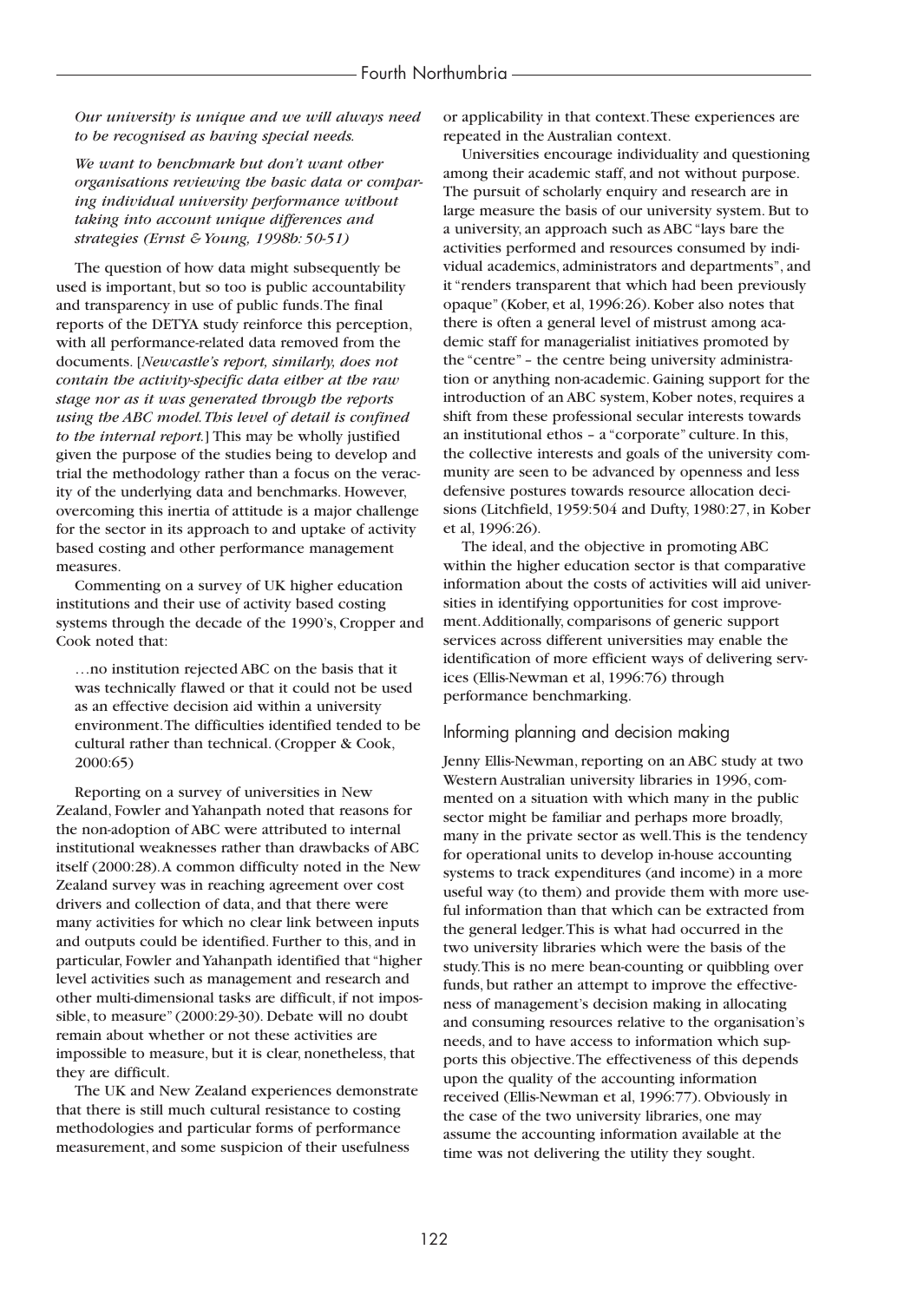Reviewing the applicability of ABC in the US higher education sector, Gordon and Charles identify similar concerns, noting that the accounting information of the traditional system "directs the administrator's focus to total expenditures within a particular budget or cost pool" (1997:25). In planning, and critically in linking organisational plans with budgets, new ways of developing plans, agreeing targets and outcomes and identifying the resources to meet those objectives are required.This is often counter to much of the experience of managers in the higher education sector, including academic managers, and equally, runs counter to the resource allocation culture of many institutions. Despite changes, both internal and external, in many instances the current or previous budget is used as the starting point for negotiating the next budget allocation.This may not be surprising, but to achieve improvements in service quality, to realign resources with changing organisational goals and priorities and to provide scope for addressing strategic initiatives, a higher level of understanding is required.We need to better understand where costs occur and how these might vary with the changes and choices the organisation might make regarding its strategic priorities.

One objective with the Newcastle ABC study was to provide a methodology and data which could underpin the planning process through effectively linking proposed expenditures with outputs.The outputs or activities would be identified as part of the annual planning and negotiating cycle, and data such as that obtained through ABC provides a higher level of understanding about the budget consequences of the choices made and decisions taken.

Within a highly innovative and changing area such as information technology, institutions are constantly faced with the gap between user expectations and wants, and the competing demands and limited availability of funds to support these. Outsourcing is one strategy employed by public and private sector organisations alike, although no conclusions should be drawn that either sector has made these decisions on a similar basis. In developing budgets that support institutional goals, deciding which activities should receive funding and those that may need to receive a lower priority requires choices to be made not just concerning the relative merits of each, but what is achievable within the organisation's budget.To do so, managers must have access to information on the cost of the activities that they manage. However, as the Australian National Audit Office notes, it is unlikely that this information will be able to be derived from the general ledger (ANAO, 1999:13).The solution therefore, is for organisations to implement a costing system that will obtain this data accurately and efficiently.

At the planning level, one objective is to try to anticipate and recognise what impact the decisions and choices made will have on the future costs of the

organisation.This is not just in terms of the immediate budget effect, but can we predict with any level of assurance the ongoing maintenance and administrative costs associated with those decisions? For effective management in the public sector, managers will be increasingly exposed to decisions regarding restructuring of resources, outsourcing decisions and other actions in response to the increased emphasis on contestability, a point identified by the Australian National Audit Office (1999:48).

We tend to have good information about what resources we make available for particular functions, but less so about how those resources are consumed and converted into services and outputs, and what the spread of costs might be across the range of activities underpinning the service delivery. Equally, our traditional systems do not support in any significant measure, an understanding of what impact different levels of activity or demand or changes in circumstances might have on the costs within particular functional areas. In short, our traditional accounting systems may be useful as a financial condition report and to justify certain legal requirements, but they are not much use for strategic planning or operational management in higher education institutions.Activity based costing allows greater management insight into the reasons underlying cost behaviour, compared to the more traditional classification of costs by departments and cost centres which typifies most accounting systems in higher education, a point noted by Doyle in his early study of ABC in an Australian university (1994:44).

The Information and Education Services Division of the University of Newcastle was formed to allow the University to pursue the opportunities presented by the significant changes and challenges occurring in information and communications technology, and to provide a more integrated mechanism for delivery of a range of services within ICT and library functions, among other activities.The Division provides the University with a new approach to the provision of information technology, information delivery and the support of teaching and learning, and part of this is the capability to respond more quickly and more effectively to changes within the internal and external environment.The capability to move or realign resources to meet these changes is critical. One mechanism through which this occurs is the annual planning and budgeting cycle and systems such as ABC have the capability to provide part of the management information systems underpinning this.

Notwithstanding these ideal objectives, it needs to be recognised that within public sector service organisations, costs are less likely to respond quickly to changes in output or service demands. Staffing levels and capital infrastructure are generally committed in advance, sometimes by a considerable margin. Sometimes, as the National Audit Office notes, attempts are made to reduce the unit costs of outputs by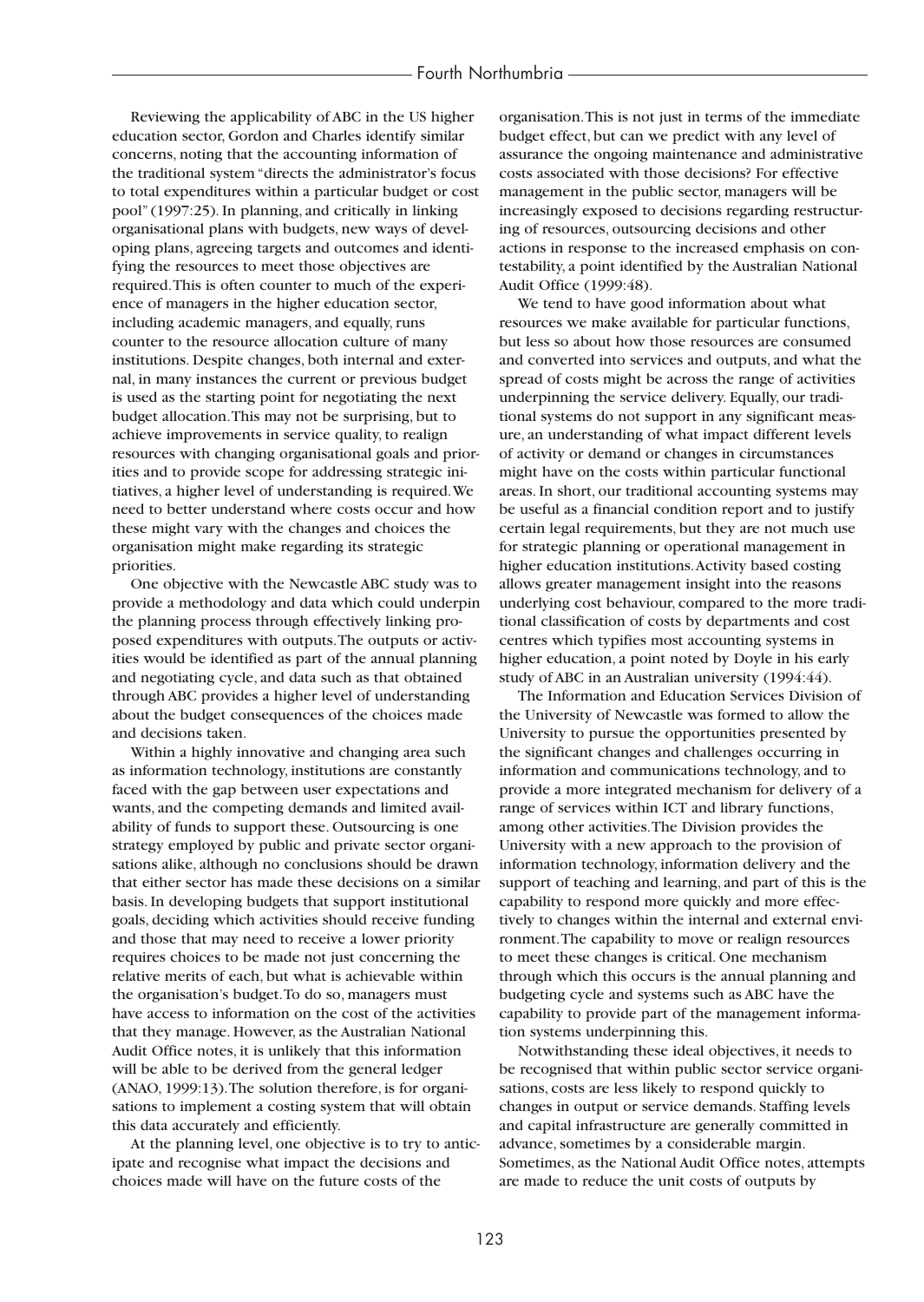decreasing budgets or eliminating particular functions. However this often occurs without eliminating or modifying the drivers that give rise to these costs.As it is the performance of activities that drives expenditure, if we want to control expenditure then those activities must likewise be controlled (ANAO, 1999:57). Ellis-Newman and Robinson express similar concerns, noting that "traditional costing systems fail to meet (managers) requirements for accurate and detailed information about service costs because they are unable to explain adequately the relationship between costs and the events that cause costs to be incurred" (1998:379).

At Murdoch and Charles Sturt universities (two of the universities which participated in the DETYA ABC study) several key benefits were identified.Among these, the institutions noted that the ABC data and methodology provided a reasonable basis for comparison in developing performance indicators.The Newcastle study also identified this as a positive outcome from the study.The challenge, however, remains. This is the furthering of the use of ABC or other costing methodologies more broadly within the sector. Importantly, if the objective of benchmarking is to be attained, then agreement on common descriptors of activities and cost drivers, among other matters, will be essential if the performance indicators are to be meaningful and useable at the sector-wide level.

Murdoch University noted that a key benefit of the study was that it assisted in the development of pricing policies and highlighted where costs were not fully recovered. Murdoch also identified that the study and data "provides a basis for developing service level agreements with the Faculties" (Ernst & Young, 2000:10-11) and a point also identified at Charles Sturt University. At Charles Sturt, the study revealed:

deficiencies in the knowledge base of the University in regard to precisely what funds had been spent on achieving specific cost objects, and the need for more refined data gathering protocols; (and)…drew attention to the need for accurate costing for fee-forservice activities … (Ernst & Young, 2000:11)

The IES Division at Newcastle uses service level agreements with faculties in negotiating the services to be provided to support specific goals and outcomes in those areas.The charges underpinning these agreements were in many instances either confirmed or challenged by the ABC study results.The study results also served to provide an information base against which traditional or core services might be reviewed, and equally, against which the efficiency of new technological investments might be assessed.An example of this was the University's investment in systems which provide for a high level of user independence and hence do not place significant demands on staff to mediate or provide the service.The ABC study most

clearly demonstrated the value of some of these investments, and provided data to underpin capital investment and change management strategies in certain areas of the organisation.

In the US, the information technology division of Indiana University has long managed its services and resources using ABC data for strategic and operational management of its facilities.The IT division balances this with a well established client feedback survey to ensure it is effective in meeting their needs.The two systems effectively underpin each other (Peebles et al, 1999:50).While such systems as ABC can and do assist managers in their role internally, the benefits to be derived can also be external. In an age when universities and other public institutions are expected to be accountable for their use of public funds and to demonstrate the outcomes they achieve for the community in general, ABC can assist in demonstrating the value that the organisation adds through its specific activities.This may be research, international students and so forth, but it might also be its investment in specific areas, such as information technology or information resources.The recent debate concerning Federal Government IT outsourcing in Australia is an indicator of where institutions should be able to make rational and objective decisions regarding the provision of services, and where ABC data could underpin such decisions and demonstrate a cost effective outcome.

#### Performance management

As noted earlier, some reluctance has been identified among individuals in universities to adopt costing methodologies or other performance or benchmarking mechanisms. Staff within universities have expressed concern at how the results of such studies might be interpreted. Certainly, costing methodologies have the potential to raise the "performance-consciousness" of university staff.This may not always produce the desired results, however, unless it is given some contextual basis. Equally, a level of understanding of the purpose needs to be created and accepted amongst staff. Commenting on the application of activity based costing to human resource management activities in universities, Kober noted that the study refocused attention from inputs and processes to outcomes.This engendered "some fear that the public dissemination of the calculated costs of services may result in resourcing decisions prejudicial to the interests of Personnel Services" (Kober et al, 1996:23-24). Similar fears, as noted earlier, typified many of the comments of university staff in the 1998 Ernst & Young survey.

The challenge for institutions, perhaps, lies in better informing staff of the purpose behind costing methodologies and performance management – that these are not primarily about assessing the individual's performance but about performance improvement at the group or institutional level. However, some writers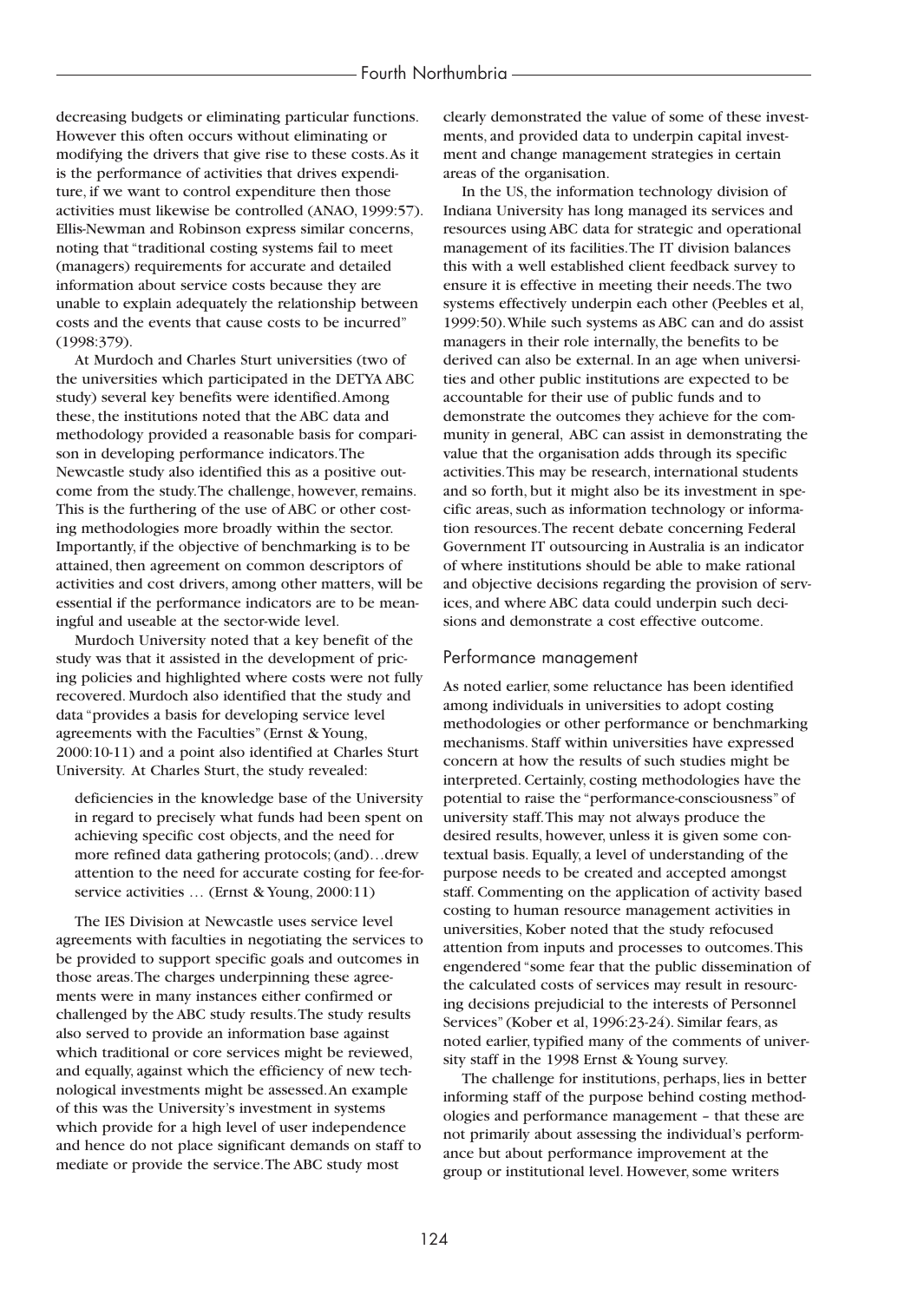have identified that "there is evidence to suggest that managers deliberately opt for behaviourally-orientated cost systems that are less accurate than costing techniques allow in order to induce desired behavioural responses" (Merchant and Shields, in Cropper & Cook, 2000: 66).What isn't necessarily clear in this is whether we are talking about modifying the behaviour of staff in performing the activity and supplying the service, or in modifying client behaviour in use of the service, to encourage acceptance of or a movement toward more cost effective outcomes and services.The latter was certainly a useful outcome of the Newcastle study, in that it provided a basis against which the Division could assess the range of its current activities, and consider options which clearly indicated a more cost effective outcome on the basis of data from the study.A concomitant action was the identification of change strategies which would move clients toward those alternative solutions or services.

Implicit in Cropper and Cook's statement is the inference that simpler costing models may in fact be more beneficial for educational institutions than more complex ones.That perhaps, the desired outcome is not a high degree of accuracy in the financial or costing data acquired, but how it informs the behaviour of staff in such a way as to effect better client outcomes or alignment with strategic goals. Supporting this in some way, is the observation of Fowler and Yahanpath in their review of activity based costing in New Zealand higher education. In this, they noted that the "advantages of using information provided by an ABC exercise is that it gives guidance in resource management, performance management and strategic planning, and indicates areas where expenditure can be trimmed or reallocated" (Fowler & Yahanpath, 2000: 28).The latter is certainly dependent upon the accuracy of the financial data, and reinforces many of the perceptions of university staff about costing methodologies. Staff in general, are suspicious enough that such studies are all about "the bottom line". It remains to managers and those within the institutions conducting ABC studies to educate staff that the purpose is to improve service to clients (as students or staff) and to inform the management and planning of the university or particular organisational unit, rather than just a cost cutting exercise.

Commenting on the benefits achieved and expectations of institutions in the UK experience, Cropper and Cook, identify that while the majority of institutions were able to raise cost awareness and understanding "… only a small percentage of institutions claimed to have achieved cost reductions (one of the major benefits put forward by Cooper and Kaplan, 1991) or a more equitable resource allocation method" (2000:65). This perhaps highlights the differences in perceptions and expectations of costing methodologies.A reduction in costs *per se* is certainly a possible and desirable outcome. However the experience seems to suggest

that a more positive outcome from the use of ABC is the effective use of available resources and the capability to inform planning and decision making. Cropper and Cook identified these additional benefits – in raising cost awareness and understanding, and improved decision-making processes based on the new information obtained (Cropper & Cook, 2000:65).

Costing of support services is one thing, but if activity based costing is to be applied to the costing of courses and course delivery then it will require considerable thought about the how the variables across disciplines are to be recognised and built into any model. Fowler and Yahanpath noted in the New Zealand case, that "the present government funding system assumes a certain degree of cross-subsidisation across different activities/faculties, resulting in some distortion in any performance measure" (2000: 30).The Australian system of funding for places in universities is weighted to an extent to recognise some of the variables between disciplines, but similarly, the system assumes a level of cross subsidy within institutions, and between undergraduate and post graduate or research students, among other matters.

Performance or benchmarking systems at the sectoral level in higher education are often highly aggregated, and while they may prove useful for some comparative analysis, they may not provide the level of detail required to inform decisions about strategic choices or planning at the institutional level.The application of activity based costing in institutions appears to be based on similar assumptions, such as improving decision-making and being able to "do more with less" by identifying where resources could be better employed.These are outcomes which Cropper and Cook identify (2000: 62) in their UK study. However its effectiveness in meeting these other expectations, such as cost reduction and informing managerial decisionmaking processes have yet to be fully explored over an extended time period (Cropper & Cook, 2000: 64).The experience at Newcastle was informative with respect to decision making, but this was a one-off study yet to be integrated as part of an ongoing approach to performance management within the institution.

## **Conclusion**

Ellis-Newman, in her assessment of the application of ABC within academic libraries, noted that "the greatest advantage of ABC to library managers lies in the benefits it provides in the areas of performance measurement and improvement" (1996: 85). From the evidence thus far, there still appears to be considerable effort required to realise these outcomes in an ongoing way. Moreover, agreement on common descriptors of activity and activity drivers are required before costing methodologies will prove effective as benchmarking and performance measurement tools for the sector.